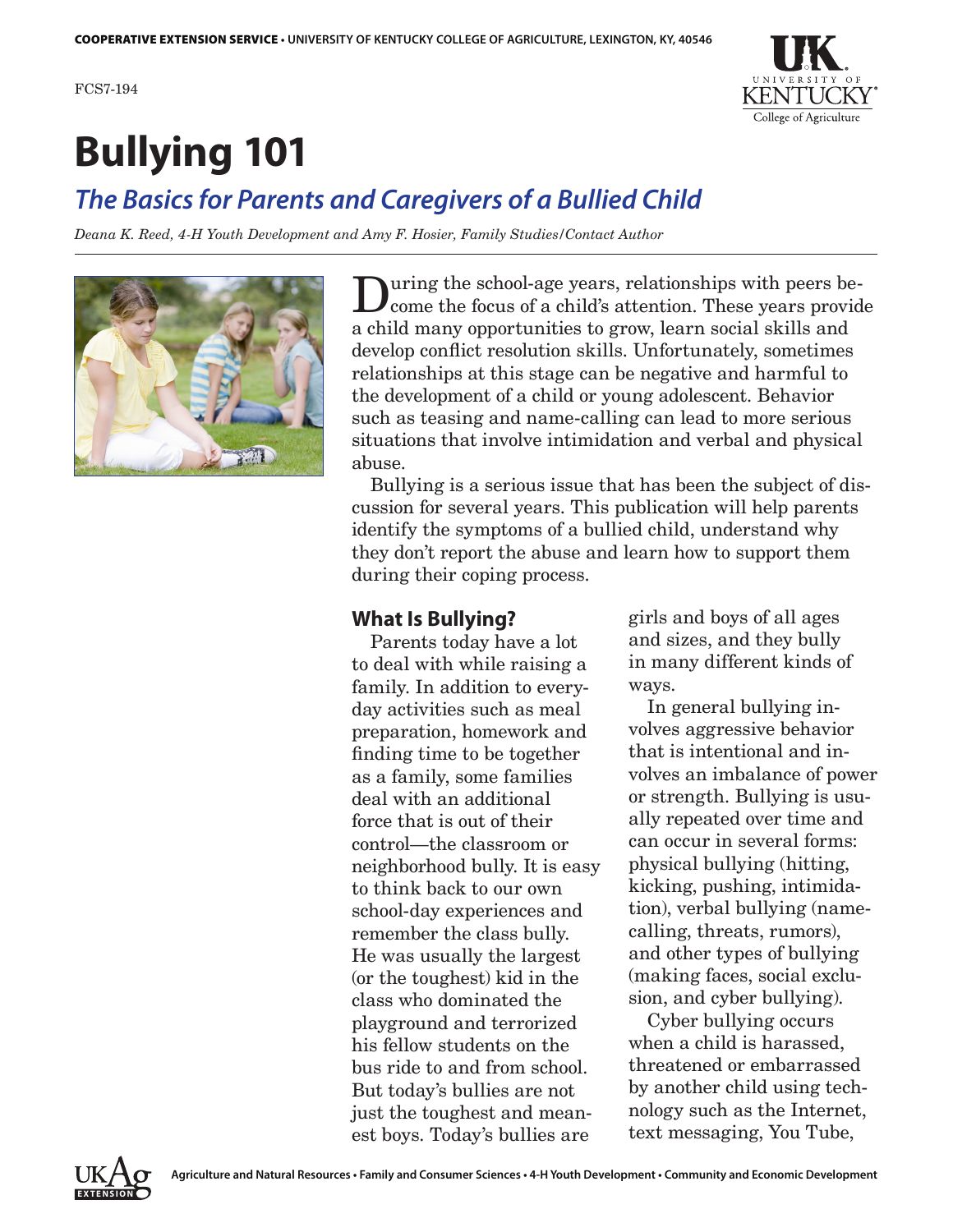

and mobile phones. Cyber bullying is a particularly scary form of bullying because we live in a very technical world that is made up of computers, cell phones, social networks and online chat rooms. Not all of these avenues of technology are monitored by parents and caregivers. Cyber bullying is quick and allows a bully to keep his business at arm's length. It can also be challenging for a victim to track the bully. Children and young adolescents may not even identify cyber bullying as "real" bullying, but it can be just as or even more damaging than physical bullying.

Cyber bullying can involve:

- Sending mean, vulgar or threatening messages or images
- Posting sensitive, private information and/or lies about another person
- Pretending to be someone else in order to make a person look bad

Cyber bullying is a growing problem. In a recent study led by Cox Communications (2009), 655 13 to 18 year olds reported involvement with cyber bullying:

- 15 percent had been cyber bullied online
- 10 percent had been cyber bullied by phone
- 7 percent admitted to cyber bullying another person online
- 5 percent admitted to cyber bullying another person by cell phone

# **Symptoms of the Bullied Child**

Since most children will not report incidents of bullying, it is important for parents to recognize the common signs of a bullied child. These include, but are not limited to:

- Refusal to go to school
- Bed-wetting
- Health complaints (i.e. sleeping problems, headaches, stomach aches)
- Lack of self-esteem (i.e. making negative "I am" statements, fearing new experiences and/or people, lacking trust in others, having difficulty making eye contact, feeling sensitive to criticism, always apologizing)
- Depression (i.e. sadness, crying over seemingly minor setbacks, increased irritability, loss of interest in previously pleasurable activities, changes in appetite, changes in sleep pattern, fatigue, poor concentration)
- Suicidal thoughts (*i.e.*) anxiety, withdrawal from friends and family, making a will, giving possessions away, making statements such as "Maybe my family would be better off without me")
- Acting aggressively toward friends or family members they view as weaker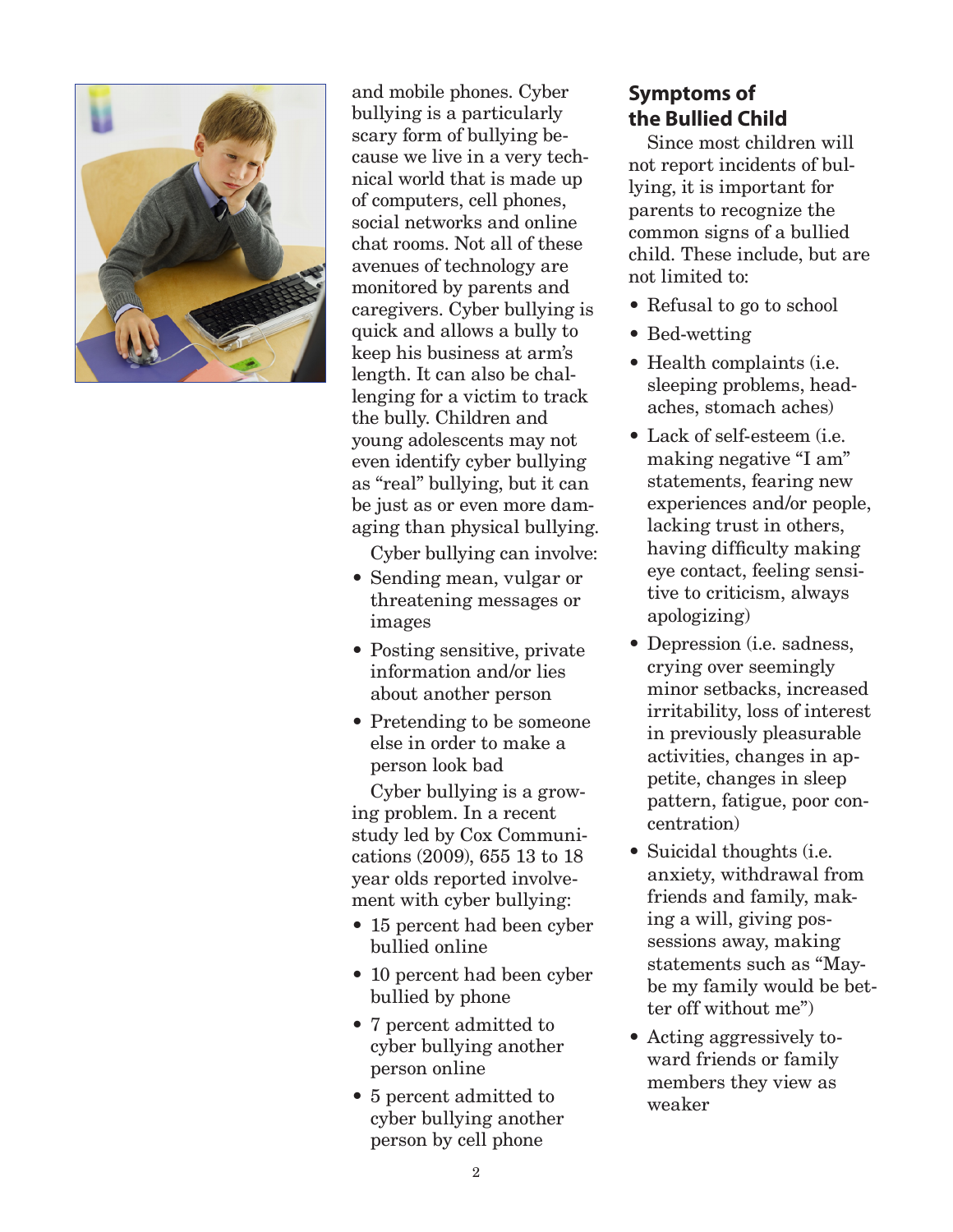# **Why Didn't They Tell Me?**

Sometimes parents and caregivers are unaware of the degree of bullying that occurs in a child's life. Children and teens do not always talk about being bullied and parents may not always think to question their child about whether or not they are being bullied.

Why don't children tell their parents about cases of bullying?

- Child fears the reaction of the parent or caregiver. Some parents blame their child for being "too weak" and take on the attitude that the child deserves the bullying or that the bullying will "toughen them up."
- Child fears retaliation from the bully.
- Child may feel overcome with feelings of shame and rejection.
- Child does not want to bother or worry parents or caregivers.
- Child may fear that parents will overreact and make the situation worse.
- Child may fear that their parent will take action against his will.
- Child may have the fear of being labeled a "tattle tale" by friends or classmates.
- Child may recognize that parents lack resources to provide support.
- Child may feel it is his responsibility to stand up for himself.

# **The Good News about Bullying**

As bullying continues to gain increasing public attention, more and more children are becoming confident in reporting the abuse to make it stop. Children are increasingly telling their parents, family, and teachers about bullying. Family members parents, siblings, grandparents, and others—play key roles in helping to prevent or stop bullying, and to help children and youth cope with bullying that they already have experienced.

- 53 percent of regularly bullied children told a teacher.
- 67 percent of regularly bullied children told a parent.
- Victims of bullying reported that telling a family member had a positive impact on their situation.
- Students who did report a bullying incident were more likely to tell family members first.

# **Ways to Support a Child Who Is Being Bullied**

Nearly one-half of the parents and caregivers of bullied children do not know that their child is a victim.

How can parents support their children and encourage their children to talk if they are not aware of the problem?

Keeping an open line of communication with your child is important to assure that your child will come to

you in a time of need. Kids appreciate parents who do not doubt their stories and who are prepared to discuss strategies WITH them. To help foster healthy communication:

### *What Adults Can Do*

- Communicate acceptance. Accepting the child for who he is makes it easy to communicate with him.
- Use "Door Opener" communication statements that do not include evaluation or judgment. Questions may include: "What do you think?" "Would you like to share more about that?" "Do you want to talk about it?" "Tell me more, I want to be sure I understand you." Such open-ended questions tell your child that his ideas and thoughts are important, that you are interested in his ideas and thoughts, and that you respect him.
- Listen attentively. Get rid of distractions and pay attention to what the child is saying. If you are too busy to actively listen (i.e. on the phone), tell your child then give a specific time that you will give him/her your full attention.
- Talk with, not at, your child. Talking "at" a child is a one-sided conversation, but talking "with" your child involves both people in the communication process.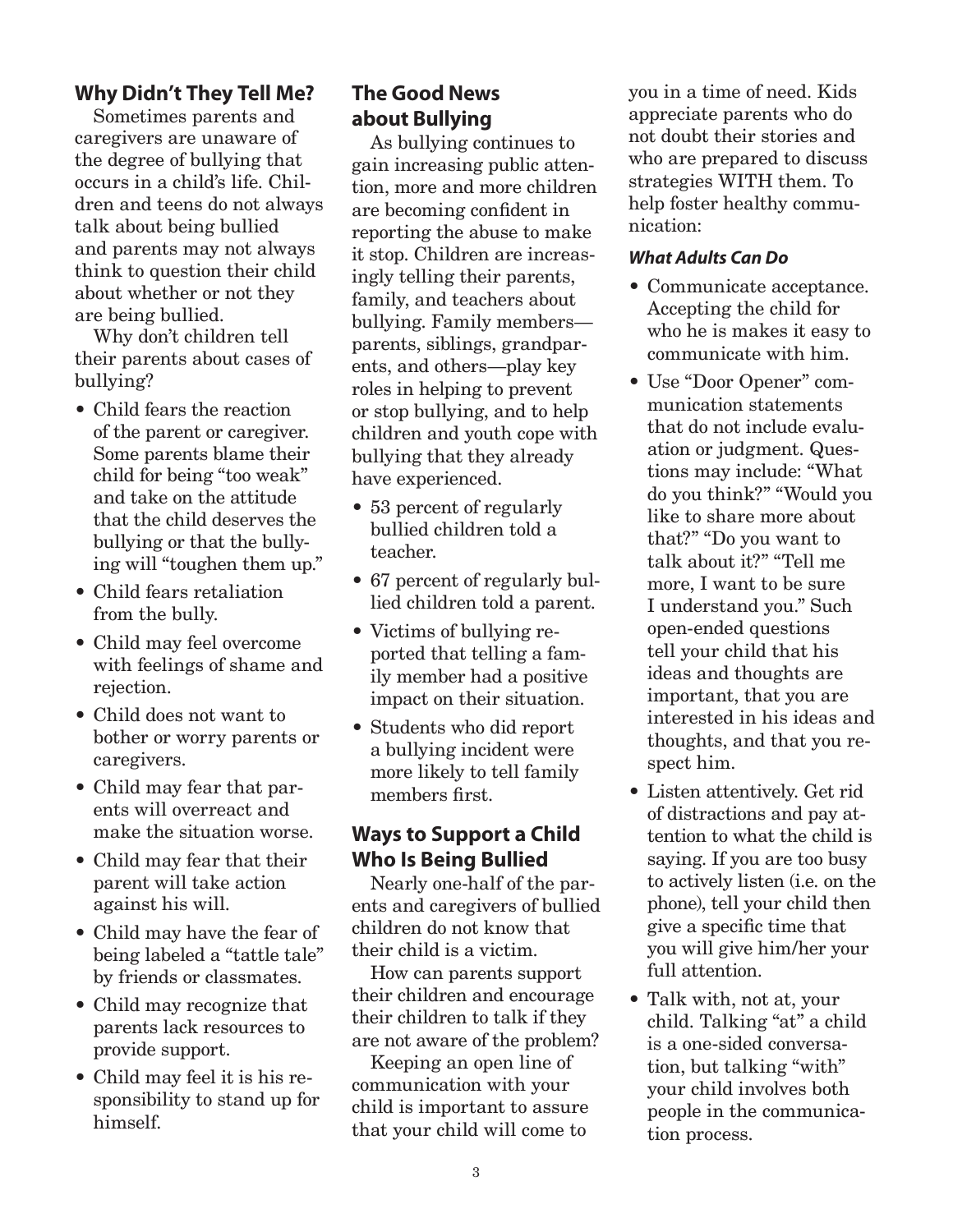• Use "I" messages." "I" messages are statements of fact. They tell your child how you are feeling. (i.e. Instead of saying, "I can't believe you didn't tell me you were being bullied!" Say, "I understand that telling someone else about being bullied is a hard decision to make. I want you to know that you can share this kind of information with me and that I am here to support you."

#### *Ways to strategize with a child who is being bullied:*

- Listen carefully to your child and gather information about the event before reacting.
- Find out about your child's schools anti-bullying policy. What is the process for dealing with bullying? What are the consequences to the bully and support for the victim?
- Contact your child's teacher or principal to discuss what has happened.
- Continue conversations with your child even after you think the problem has been fixed. Bullying doesn't just stop.
- Spend time talking with your child about bullying. Find out what is happening at his/her school.

Being able to identify the symptoms of the bullied child, understanding why they don't tell and keeping



an open line of communication with your child will assist you in supporting your child in the event that he or she becomes the victim of a bully. Bullying does not just stop; your bullied child will need your ears and, most important, your heart. Be that supportive person that your child needs to deal with being a victim of bullying.

#### *What Children Can Do*

Share feelings and ask for help. Tell a parent if you are sad or struggling with something; they may not know that you are having a problem.

• Be kind. Little things might mean a lot to your mom or dad, and being kind opens the lines of communication much easier than fighting.

Show you care. It is important to let your parents know that you care about them. Some families show they care by hugging and kissing, but not all families are like this. You can show someone you care about them by respecting them and by being polite and thoughtful.